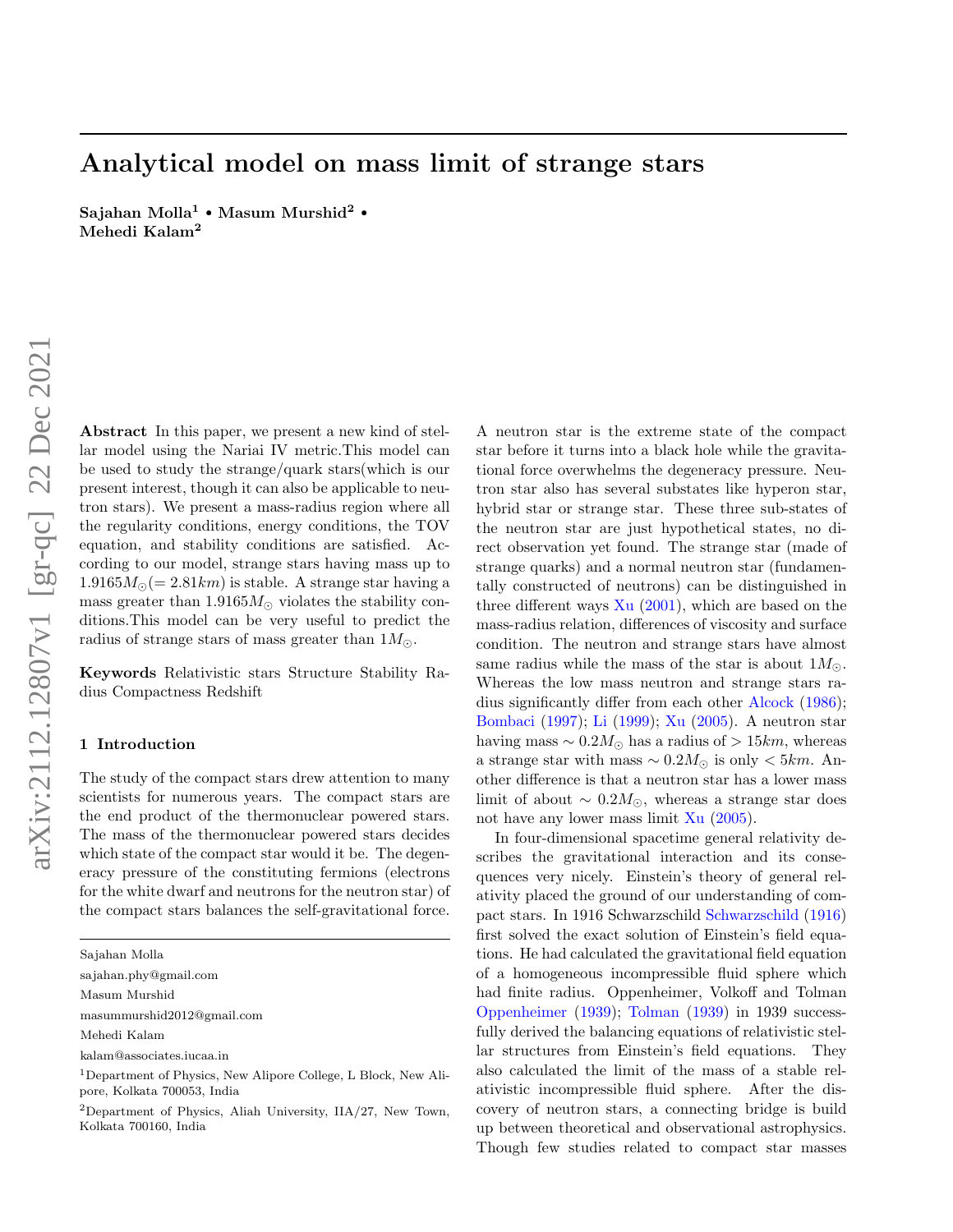[Heap](#page-10-8) [\(1992\)](#page-10-8); [Lattimer](#page-10-9) [\(2005\)](#page-10-9); [Stickland](#page-10-10) [\(1997\)](#page-10-10); [Orosz](#page-10-11) [\(1999\)](#page-10-11); [Kerkwijk](#page-10-12) [\(1995\)](#page-10-12), which are in binaries, have been proposed (with negligible error), there is no information about the radius. Therefore, the theoretical study of the stellar structure is required to follow the correct direction for the newly observed stellar masses to get some new pieces of information. By the compact star modeling some interesting results found in terms of the important parameters like stability factor, radius, compactness, redshift, etc., which cannot be inferred from direct observation. The study of the interior region of the compact stars is not straightforward. Numerous authors [Rahaman](#page-10-13) [\(2012a,](#page-10-13)[b,](#page-10-14) [2014\)](#page-10-15); [Hossein](#page-10-16) [\(2012\)](#page-10-16); [Kalam](#page-10-17) [\(2012,](#page-10-17) [2013,](#page-10-18) [2014,](#page-10-19) [2016,](#page-10-20) [2017,](#page-10-21) [2018\)](#page-10-22); [Maurya](#page-10-23) [\(2016\)](#page-10-23); [Dayanandan](#page-10-24) [\(2016\)](#page-10-24); [Maharaja](#page-10-25) [\(2014\)](#page-10-25); [Ngubelanga](#page-10-26) [\(2015\)](#page-10-26); [Paul](#page-10-27) [\(2015\)](#page-10-27); [Pant](#page-10-28) [\(2014\)](#page-10-28); [Bhar](#page-10-29) [\(2017\)](#page-10-29); [Lobo](#page-10-30) [\(2006\)](#page-10-30); [Bronnikov](#page-10-31) [\(2006\)](#page-10-31); [Egeland](#page-10-32) [\(2007\)](#page-10-32); [Dymnikova](#page-10-33) [\(2002\)](#page-10-33); [Chakraborty](#page-10-34) [\(2017\)](#page-10-34); [Singh](#page-10-35) [\(2021\)](#page-10-35); [Sharma](#page-10-36) [\(2021\)](#page-10-36); [Paul](#page-10-37) [\(2018\)](#page-10-37); [Goswami](#page-10-38) [\(2020\)](#page-10-38); [Biswas](#page-10-39) [\(2020\)](#page-10-39); [Aziz](#page-10-40) [\(2019\)](#page-10-40); [Chowdhury](#page-10-41) [\(2019\)](#page-10-41); [Deb](#page-10-42) [\(2017\)](#page-10-42); [Jasim](#page-10-43) [\(2021\)](#page-10-43) established different models to enlight several features of the interior of the compact objects using various types of metric pleasing Einstein equations as well as all the conditions which are required for a stellar model to be causal.

We study the field equations and the mathematical solutions of strange star within Nariai spacetime. Several studies have been performed using the Nariai spacetime by other authors to understand various astrophysical aspects. Nariai IV metric has also been used to describe neutron stars [Lattimer](#page-10-44) [\(2001,](#page-10-44) [2005,](#page-10-9)[a\)](#page-10-45) by [Mous](#page-10-46)[takidis](#page-10-46) [\(2017\)](#page-10-46). Shaikh et al. [Shaikh](#page-10-47) [\(2020\)](#page-10-47) studied the curvature properties of a charged Nariai type spacetime and found that such a metric is not locally symmetric but semi symmetric, and its Ricci tensor is neither Codazzi nor cyclic parallel or recurrent but generalized recurrent. Carlos Batista [Batista](#page-10-48) [\(2016\)](#page-10-48) presented some solutions which are made of the direct product of several 2-spaces of constant curvature. These solutions turn out to have many magnetic charges, contrary to the usual higher-dimensional generalization of the Nariai spacetime, which has no magnetic charge at all. Fennen and Giulini [Fennen](#page-10-49) [\(2015\)](#page-10-49) investigated exact solutions to Einstein's equations corresponding to the two spherically symmetric stars, which are made of an incompressible perfect fluid, possibly oppositely charged. The negative pressure of the positive cosmological constant keeps these two stars separated. But there is no cosmological horizon separating these two stars. They showed that the solution gives rise to the Nariai metric or an oversight generalization thereof in the charged case.

In this paper, we want to study the physical behavior of the strange star. For this, we have considered the isotropic stellar model to study the fluid sphere. We found a solution of the fluid sphere where metric constants are absolutely depend on star's mass and radius. In this paper we have also discussed the dynamical stability analysis of the system. Our main objective in this study is to give an estimate of the possible radius, central pressure, compactness and redshift of the wide mass range of the strange star.

The material of the paper is organised as follows: In Sect. 2 we give the basic field equations in connection to the compact star of Narai IV metric. In Sect. 3 we have discussed matching condition. In Sect. 4 we have talk over the physical conditions required of the star model. In Sect. 5 we review: (5.1) Density and isotropic pressure behavior at the interior of the star, (5.2) Energy conditions, (5.3) TOV equations, (5.4) Stability condition, (5.5) Compactness and Surface Redshift. In Sect. 6, we give our concluding remark.

## 2 Interior solution

We consider the static and spherically symmetric metric in isotropic co-ordinates as

<span id="page-1-1"></span>
$$
ds^2 = c^2 e^{\alpha} dt^2 - e^{\beta} \left( dr^2 + r^2 d\Omega^2 \right) \tag{1}
$$

where  $\alpha$  and  $\beta$  are function of r.

Einstein's field equations of gravitation for a non empty space-time are

<span id="page-1-0"></span>
$$
R_{ij} - \frac{1}{2} R g_{ij} = -\frac{8\pi G}{c^4} T_{ij}
$$
 (2)

where  $R_{ij}$  is a Ricci tensor,  $T_{ij}$  is energy momentum tensor and R is the scalar curvature.

The energy-momentum tensor  $T_{ij}$  is defined as

$$
T_{ij} = (p + \rho c^2) v_i v_j - p g_{ij}
$$
\n
$$
\tag{3}
$$

where  $p$  denotes the isotropic pressure and  $\rho$  is the density distribution.

The velocity vector  $v_i$  satisfying the relation

$$
g_{ij}v^iv^j = 1\tag{4}
$$

Since the field is static, therefore

$$
v^1 = v^2 = v^3 = 0 \qquad \text{and} \qquad v^4 = \frac{1}{\sqrt{g_{44}}} \tag{5}
$$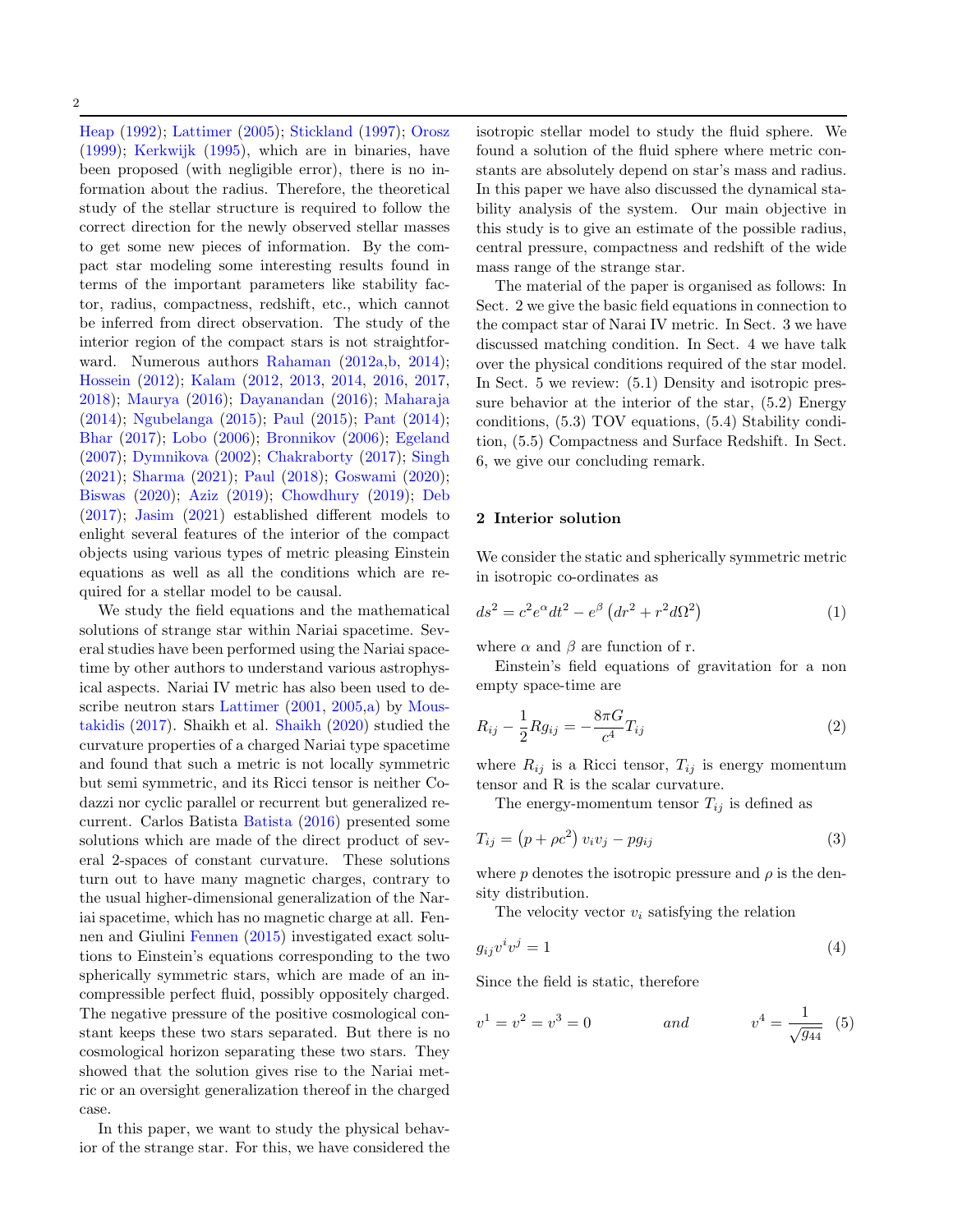Thus for matter distribution with isotropic pressure the field equation eqn[.2](#page-1-0) reduces as [Pant](#page-10-50) [\(2012\)](#page-10-50):

<span id="page-2-0"></span>
$$
\frac{8\pi G\rho}{c^2} = -e^{-\beta}[\beta'' + \frac{(\beta')^2}{4} + \frac{2\beta'}{r}]
$$
\n(6)

$$
\frac{8\pi Gp}{c^4} = e^{-\beta} \left[\frac{(\beta')^2}{4} + \frac{\beta'}{r} + \frac{\alpha'\beta'}{2} + \frac{\alpha'}{r}\right] \tag{7}
$$

$$
\frac{8\pi Gp}{c^4} = e^{-\beta} \left[\frac{\beta''}{2} + \frac{\alpha''}{2} + \frac{(\alpha')^2}{4} + \frac{\beta'}{2r} + \frac{\alpha'}{2r}\right] \tag{8}
$$

where,  $\text{prime}(t)$  denotes differentiation with respect to r. Now from eqn[.7](#page-2-0) and eqn[.8](#page-2-0) we get the following differential equation in term of  $\alpha$  and  $\beta$  as

$$
\beta'' + \alpha'' + \frac{(\alpha')^2}{2} - \frac{(\beta')^2}{2} - \alpha'\beta' - (\frac{\beta'}{r} + \frac{\alpha'}{r}) = 0 \tag{9}
$$

Our task is to obtain the physical properties  $(\rho \text{ and } p)$ of the fluid sphere from the above equations.

We assume that the interior space-time of a star is described by the metric propose by H. Nariai [Nariai](#page-10-51) [\(1950,](#page-10-51) [1951\)](#page-10-52)

<span id="page-2-1"></span>
$$
ds^{2} = A \cos^{2} \left( a - \frac{\sqrt{2}Mr^{2}}{4} \right) \cos^{-2} \left( b + \frac{Mr^{2}}{4} \right) dt^{2}
$$

$$
-A \cos^{-2} \left( b + \frac{Mr^{2}}{4} \right) \left( dr^{2} + r^{2} d\Omega^{2} \right) (10)
$$

where  $A, M, a, b$  are constants.

Now using the metric eqn[.10](#page-2-1) we get,

<span id="page-2-6"></span>
$$
8\pi\rho = \frac{M\left(-Mr^2\left(\sin^2\left(b + \frac{Mr^2}{4}\right) + 2\right) - 6\sin\left(2b + \frac{Mr^2}{2}\right)\right)}{4A} \tag{11}
$$

$$
8\pi p = \frac{M\cos^2\left(b + \frac{Mr^2}{4}\right)\left(2\sqrt{2}\tan\left(a - \frac{Mr^2}{2\sqrt{2}}\right)\left(Mr^2\tan\left(b + \frac{Mr^2}{4}\right) + 2\right) + \tan\left(b + \frac{Mr^2}{4}\right)\left(3Mr^2\tan\left(b + \frac{Mr^2}{4}\right) + 8\right)\right)}{4A} \tag{12}
$$

Schwarzschild metric gives rise to

## 3 Matching Conditions

It is well known to us that the interior metric of a compact star should be matched to the Schwarzschild exterior solution at the boundary.

$$
ds^{2} = \left(1 - \frac{2m}{r_{s}}\right)dt^{2} - \left(1 - \frac{2m}{r_{s}}\right)^{-1}dr_{s}^{2} - r_{s}^{2}d\Omega^{2} \tag{13}
$$

It is always possible to transform this standard form of the Schwarzschild metric into the isotropic form [Nar](#page-10-51)[iai](#page-10-51)  $(1950)$  (see Eq[-1\)](#page-1-1) by putting

$$
r_s = m + \frac{m^2}{4r} + r \tag{14}
$$

where  $m = \text{mass}$ ,  $r = \text{radial co-ordinate}$ . After using this transformation, the standard Schwarzchild metric transforms into isotropic form as [Hajj](#page-10-53) [\(1986\)](#page-10-53)

$$
ds^{2} = \left(\frac{1 - \frac{m}{2r}}{1 + \frac{m}{2r}}\right)^{2} dt^{2} - \left(1 + \frac{m}{2r}\right)^{4} \left(dr^{2} + r^{2} d\Omega^{2}\right) (15)
$$

The matching of Nariai IV metric at the boundary  $(r = R,$  where R is radius of the star) with the exterior

<span id="page-2-2"></span>
$$
A\cos^2\left(a - \frac{\sqrt{2}MR^2}{4}\right)\cos^{-2}\left(b + \frac{MR^2}{4}\right) = \left(\frac{1 - \frac{m}{2R}}{1 + \frac{m}{2R}}\right)^2\tag{16}
$$

<span id="page-2-3"></span>
$$
A\cos^{-2}\left(b + \frac{MR^2}{4}\right) = \left(1 + \frac{m}{2R}\right)^4\tag{17}
$$

and the continuity of the metric components  $g_{tt}$  and  $g_{rr}$  at the boundary gives

<span id="page-2-4"></span>
$$
MR\left(\sqrt{2}\tan\left(a - \frac{MR^2}{2\sqrt{2}}\right) + \tan\left(b + \frac{MR^2}{4}\right)\right)
$$

$$
= -\frac{8m}{4m^2 - R^2} \quad (18)
$$

<span id="page-2-5"></span>
$$
MR\tan\left(b + \frac{MR^2}{4}\right) = -\frac{8m}{2mR + R^2} \tag{19}
$$

We solve the above four eqns. $(16,17,18 \& 19)$  $(16,17,18 \& 19)$  $(16,17,18 \& 19)$  $(16,17,18 \& 19)$  $(16,17,18 \& 19)$  to get the metric coefficient in terms of the mass (m) and radius (R) of the star as follows

$$
A = \frac{(m - 4R)^2(m + 2R)^4}{2(m + 4R)(m^5 + 8m^4R + 28m^3R^2 + 48m^2R^3 + 40mR^4 + 32R^5)}
$$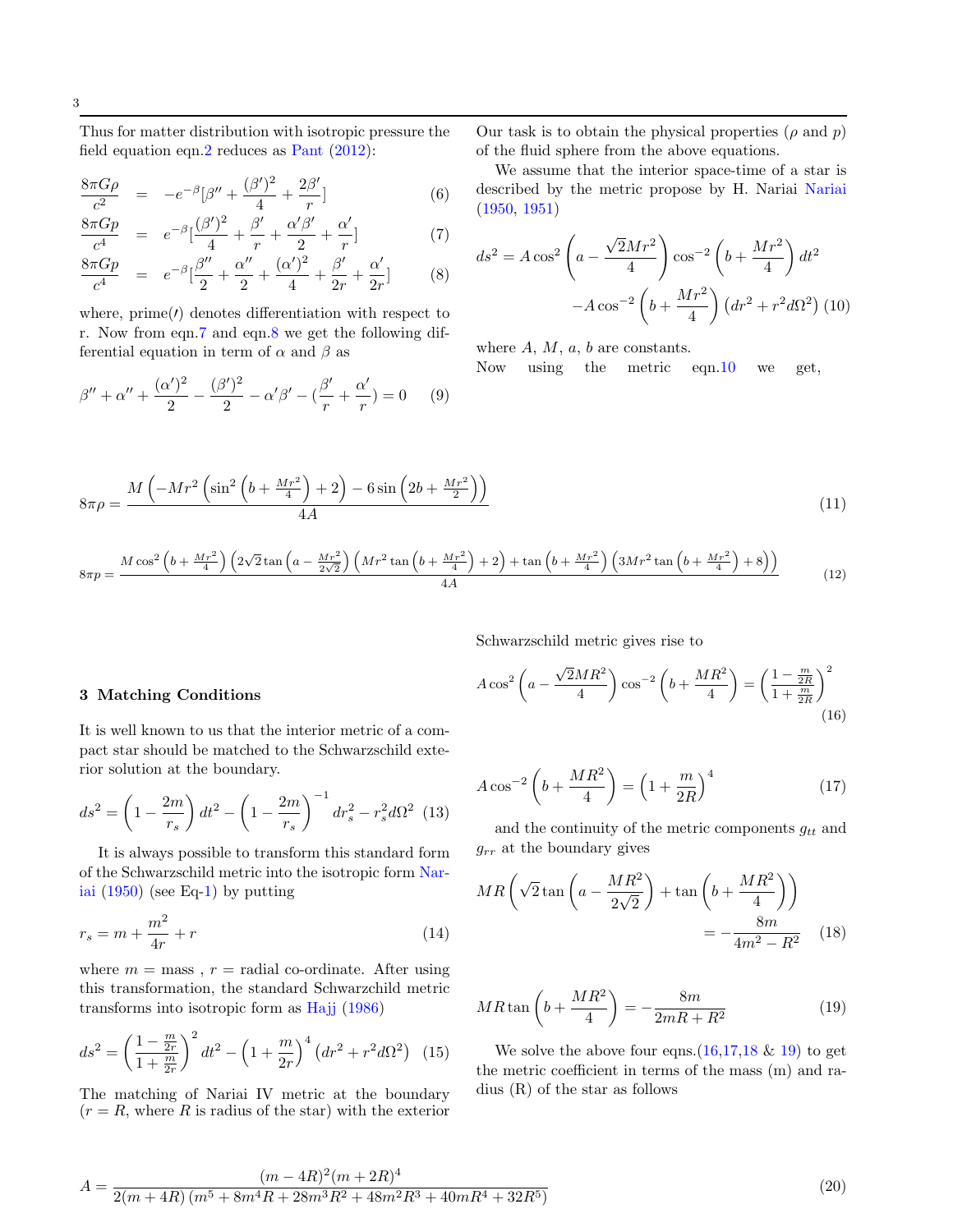$$
M = \pm \frac{8\sqrt{2}m(m - 4R)}{(m + 2R)\sqrt{m(m^2 + 6mR + 16R^2)(m^3 + 6m^2R + 8mR^2 + 16R^3)}}
$$
(21)

$$
b = \mp \frac{2\sqrt{2}mR^2(m - 4R)}{(m + 2R)\sqrt{m(m^2 + 6mR + 16R^2)(m^3 + 6m^2R + 8mR^2 + 16R^3)}} + \cos^{-1}\left(\mp \frac{2\sqrt{2}R^2(m - 4R)}{\sqrt{(m + 4R)(m^5 + 8m^4R + 28m^3R^2 + 48m^2R^3 + 40mR^4 + 32R^5)}}\right)
$$
\n(22)

$$
a = \pm \frac{4mR^2(m - 4R)}{(m + 2R)\sqrt{m(m^2 + 6mR + 16R^2)(m^3 + 6m^2R + 8mR^2 + 16R^3)}} + \cos^{-1}\left(\pm \frac{4R^2(m - 2R)}{(m + 2R)^3}\right)
$$
(23)

.

These two set of solutions also satisfy  $p_{r=R} = 0$ equation i.e. pressure get vanished at the boundary.

## 4 Conditions for well behaved solution

4

For well-behaved nature of the solution in spherical coordinates, the following conditions should be satisfied [Delgaty](#page-10-54) [\(1998\)](#page-10-54)[,Pant](#page-10-55) [\(2010,](#page-10-55) [2012\)](#page-10-50); [Pant& Maurya](#page-10-56) [\(2012\)](#page-10-56):

- (i) The solution should be free from physical and geometrical singularities i.e. finite and positive values of central density and central pressure i.e.  $\rho_c > 0$ and  $p_c > 0$ .
- (ii) The solution should give rise to positive and monotonically decreasing expressions for density( $\rho$ ) and pressure(p) with the increase of r.
- (iii) The pressure at the boundary should vanish.
- (iv) The ratio of pressure to the density  $(p/\rho)$  should be monotonically decreasing with the increase of r.  $\left(\frac{d\rho}{dr}\right)_{r=0} = 0$  and  $\left(\frac{d^2\rho}{dr^2}\right)_{r=0} < 0$  so that density gradient  $\frac{d\rho}{dr}$  is negative for  $0 < r \leq R$ .  $(\frac{dp}{dr})_{r=0} = 0$ and  $\left(\frac{d^2p}{dr^2}\right)_{r=0} < 0$  so that pressure gradient  $\left(\frac{dp}{dr}\right)$  is negative for  $0 < r \leq R$ . These above conditions imply that pressure and density should be maximum at the centre and monotonically decreasing towards the pressure-free interface.
- (v) The solution should satisfy all the energy conditions i.e. weak energy condition, strong energy condition, null energy condition and dominant energy condition.
- (vi) The solution should obey the casualty condition  $v_s^2 = \left(\frac{dp}{d\rho}\right) \leq 1$  i.e. speed of sound should be less than that of light throughout the model.
- (vii) Stellar equilibrium exist everywhere within the star.

(viii) When the observer and the source of light are in relative motion, the observer, instead of receiving the light at its original wavelength, receives the light of a slightly shifted wavelength. The shift causes an increase in the wavelength and a decrease in the frequency or energy of electromagnetic radiation called redshift. The redshift is written as follow

$$
Z(r) = \frac{1}{\sqrt{1 - \frac{2M(r)}{r}} - 1}
$$
\n(24)

The redshift  $(Z)$  should be positive and finite for the stellar model.The maximum allowed value of surface redshift is  $Z \leq 0.85$  [Haensel](#page-11-0) [\(2000\)](#page-11-0).

Under these above conditions, the solution should be well behaved.

#### 5 Analysis of Physical properties

## 5.1 Density and Pressure Behavior of the star

The internal metric is free from physical and geometrical singularities. Thus central density and central pressure must be positive and finite i.e.  $\rho_c > 0$  and  $p_c > 0$ . The central density and pressure are given by

<span id="page-3-0"></span>
$$
\rho_c = -\frac{3M\sin(b)\cos(b)}{8\pi A} > 0\tag{25}
$$

<span id="page-3-1"></span>
$$
p_c = \frac{M\cos^2(b)\left(\sqrt{2}\tan(a) + 2\tan(b)\right)}{8\pi A} > 0
$$
 (26)

and since the energy density and pressure is monotonically decreasing function, we have

<span id="page-3-2"></span>
$$
\left. \frac{d\rho}{dr} \right|_{r=0} = 0 \qquad \qquad and \qquad \left. \frac{dp}{dr} \right|_{r=0} = 0 \qquad (27)
$$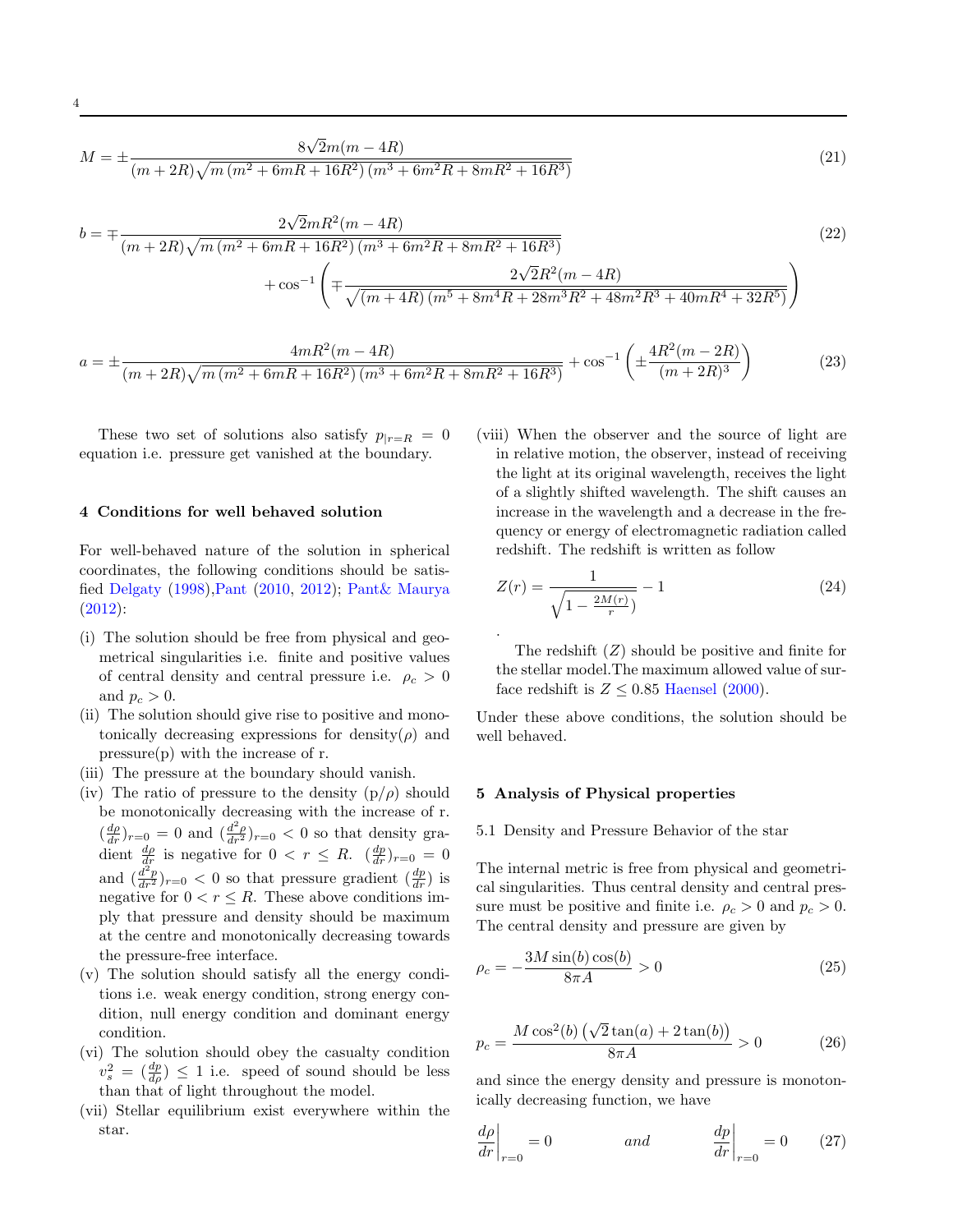<span id="page-4-0"></span>
$$
\left. \frac{d^2 \rho}{dr^2} \right|_{r=0} = -\frac{5M^2 \cos^2(b)}{16\pi A} < 0 \tag{28}
$$
\n
$$
\left. \frac{d^2 p}{dr^2} \right|_{r=0} = \left. \frac{M^2 \left(2 - 2 \sec^2(a) \cos^2(b) - \sin^2(b)\right)}{16\pi A} < 0 \tag{29}
$$



<span id="page-4-1"></span>Fig. 1 Graphical presentation of the allowed the massradius region



<span id="page-4-2"></span>Fig. 2 Variation of the density  $\rho$  against radial parameter r of the star

## 5.2 Energy conditions

From Fig. 5, we see that all the energy conditions such as null energy condition (NEC), weak energy condition



<span id="page-4-3"></span>Fig. 3 Variation of the pressure  $p$  against radial parameter r.

(WEC), strong energy condition (SEC) and dominant energy condition (DEC) satisfies at every point in the interior of the compact star simultaneously. These energy conditions are as follows:

i) NEC:  
\nii) WEC:  
\n
$$
\rho + p \ge 0
$$
\n
$$
\rho + p > 0, \rho > 0
$$

$$
\rho + p \ge 0, \rho + 3p \ge 0
$$

iv) DEC:  $\rho > |p|$  (30)

## 5.3 TOV equation

The stellar equation (some authors considered it as TOV equation) can be written as

$$
\frac{dp}{dr} + \frac{1}{2}\nu'(\rho + p) = 0\tag{31}
$$

The stellar equation (TOV equation) describes the equilibrium condition for the strange star subject to the effective gravitational  $(F_g)$  and effective hydrostatic  $(F_h)$  force nature of the stellar object as

$$
F_h + F_g = 0,\t\t(32)
$$

where,

$$
F_g = \frac{1}{2}\nu'(\rho + p) \tag{33}
$$

$$
F_h = \frac{dp}{dr} \tag{34}
$$

Therefore, from Fig. 6 we see that the static equilibrium do exist in the presence of gravitational and hydrostatic forces.

## 5.4 Stability

For a physically acceptable model, speed of sound should be within the range  $0 \le v^2 = \left(\frac{dp}{d\rho}\right) \le 1$  [Herrera](#page-10-57)

and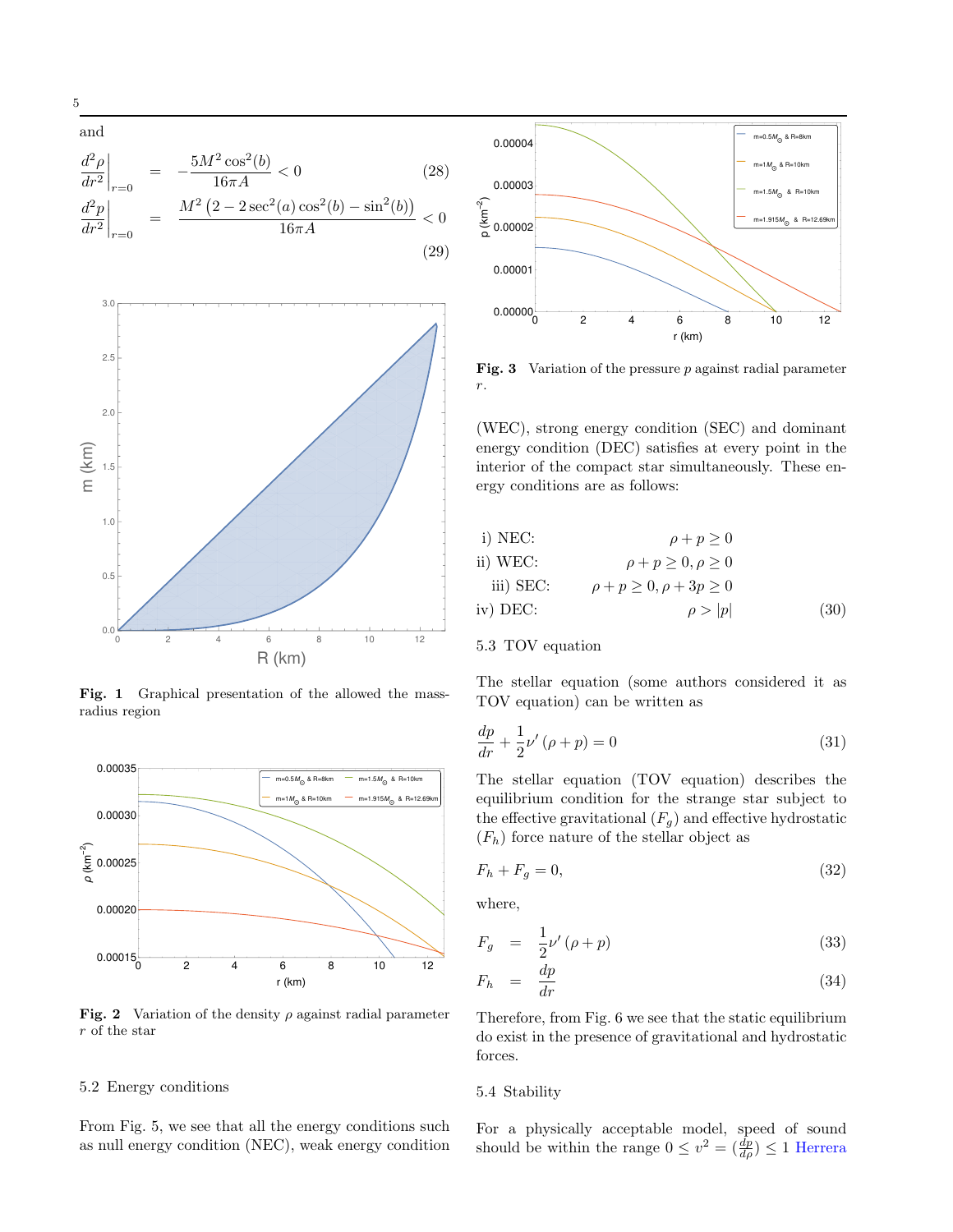

Fig. 4 Equation of state of four strange stars, where  $\alpha, \beta, \gamma$  are constants.

[\(1992\)](#page-10-57); [Abreu](#page-10-58) [\(2007\)](#page-10-58); [Chengjun Xia](#page-10-59) [\(2021\)](#page-10-59); [Ma](#page-10-60) [\(2019\)](#page-10-60); [Bedaque](#page-10-61) [\(2015\)](#page-10-61); [Cherman](#page-10-62) [\(2009\)](#page-10-62); [Hohler](#page-10-63) [\(2009\)](#page-10-63); [Ben](#page-10-64)[incasa](#page-10-64) [\(2006\)](#page-10-64); [Mateos](#page-10-65) [\(2007\)](#page-10-65); [Benincasa](#page-10-66) [\(2006a\)](#page-10-66); [Bor](#page-10-67)[sanyi](#page-10-67) [\(2010\)](#page-10-67); [Alford](#page-10-68) [\(2013\)](#page-10-68). Fig[-7](#page-9-0) indicates that the sound speed is monotonically decreasing function of the radial distance. The sound speed at the center is given by

6

<span id="page-5-0"></span>
$$
0 \le v_c^2 = \frac{1}{10} \left( 4 \sec^2(a) + 2 \tan^2(b) - 4 \sec^2(b) \right) \le 1
$$
\n(35)

The adiabatic Index should be [Chandrasekhar](#page-11-1) [\(1964\)](#page-11-1),

$$
\gamma = \frac{p + \rho}{p} \frac{dp}{d\rho} > \frac{4}{3} \tag{36}
$$

Fig[-8](#page-9-1) shows that the adiabatic index within the star is always greater than  $\frac{4}{3}$ . The adiabatic index at the centre is give by

<span id="page-5-1"></span>
$$
\gamma_c = \frac{\left(\tan(b) - \sqrt{2}\tan(a)\right)\left(-2\sec^2(a) + \sec^2(b) + 1\right)}{5\left(\sqrt{2}\tan(a) + 2\tan(b)\right)} > \frac{4}{3}
$$
\n(37)

## 5.5 Compactness and Surface Redshift

<span id="page-5-4"></span>From eqn[.17,](#page-2-3) we get the compactness and redshift written as follow

$$
u(r) = \frac{m(r)}{r} = 2\left(\sqrt[4]{A\sec^2\left(b + \frac{Mr^2}{4}\right)} - 1\right) \tag{38}
$$

<span id="page-5-5"></span>and

$$
Z(r) = \frac{1}{\sqrt{1 - 4\left(\sqrt[4]{A\sec^2\left(b + \frac{Mr^2}{4}\right)} - 1\right)}} - 1 \qquad (39)
$$

According to Buchdahl [Buchdahl](#page-11-2) [\(1959\)](#page-11-2), for a static spherically symmetric perfect fluid allowable massradius ratio should be  $\frac{2M}{R} < \frac{8}{9}$  and [Mak](#page-11-3) Mak [\(2001\)](#page-11-3) also gave a more generalized expression for the same manner. The maximum allowed value of surface redshift is  $Z \leq 0.85$  [Haensel](#page-11-0) [\(2000\)](#page-11-0). The central compactness and the central redshift are given by

<span id="page-5-2"></span>
$$
u_c = 2\left(\sqrt[4]{A\sec^2(b)} - 1\right) < \frac{4}{9} \tag{40}
$$

<span id="page-5-3"></span>
$$
Z_c = \frac{1}{\sqrt{1 - 4\left(\sqrt[4]{A\sec^2(b)} - 1\right)}} - 1 \le 0.85\tag{41}
$$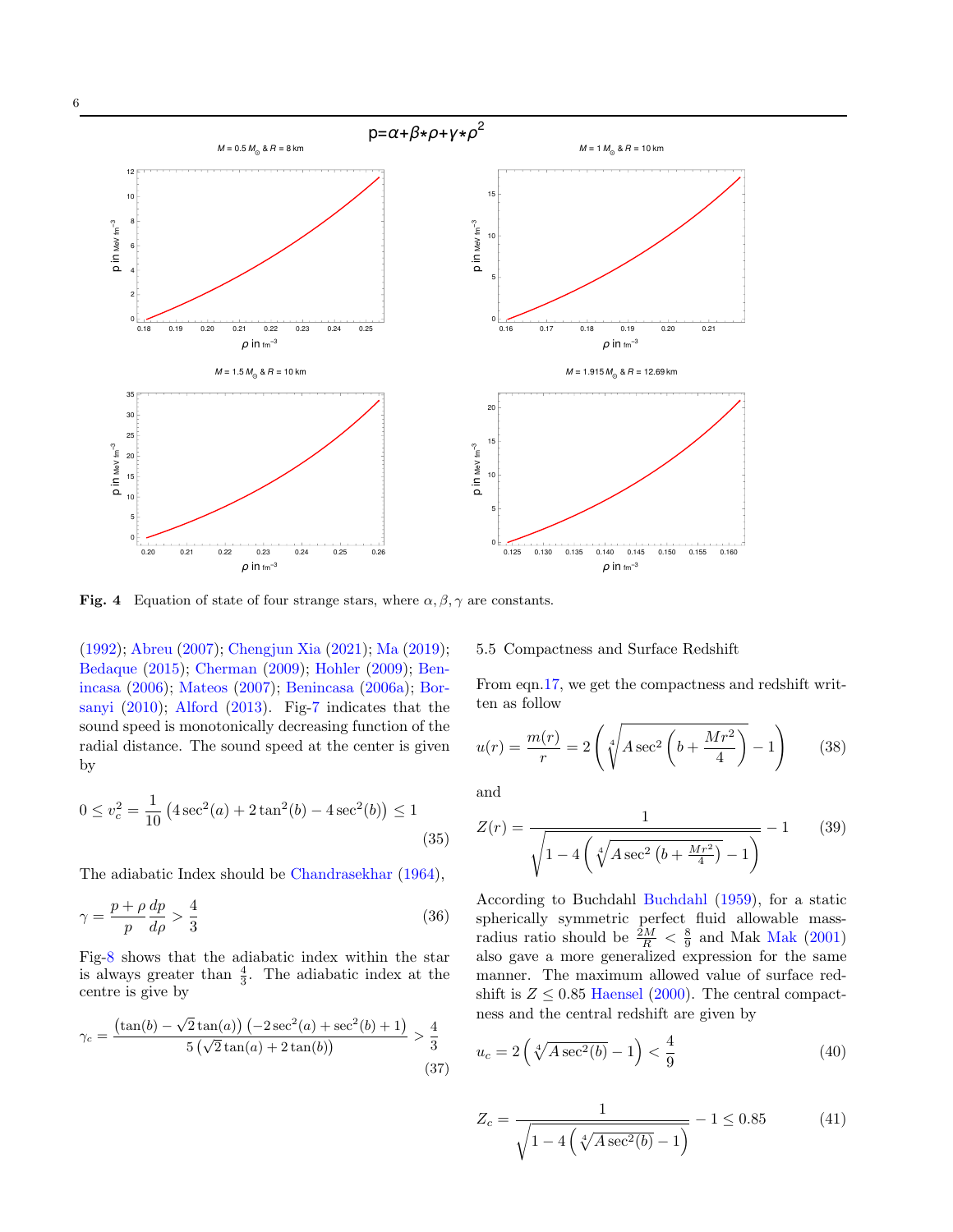

Fig. 5 Energy conditions at the stellar interior

Figs.  $9 \& 10$  $9 \& 10$  $9 \& 10$  show that the compactness and redshift within the star are always less than  $\frac{4}{9}$  and less than to the value of 0.85.

Now if we solve all these conditions

(Eqs[-25,](#page-3-0)[26,](#page-3-1)[27,](#page-3-2)[28,29,](#page-4-0)[35,](#page-5-0)[37,](#page-5-1)[40](#page-5-2)[,41\)](#page-5-3) alongside the demand that the central density of the star [Bombaci](#page-11-4) [\(2018\)](#page-11-4) has at least of the order of the nuclear density i.e.  $2.7 \times 10^{14}$  g/cc, then we get the important mass-radius relation (Fig[-1\)](#page-4-1). Fig[-1](#page-4-1) presents the allowed region of the mass-radius graph. The minimum radius for a given mass  $(m)$  is  $R_{min} = 4.4857m \text{ km } (m \text{ in } km)$ . Table-[1](#page-8-0) enlists the maximum radius  $R_{max}$ , minimum central pressure  $p_{c(max)}$ , minimum compactness  $u_{min}$  and minimum redshift  $Z_{min}$  for a given mass. We see from the Figs[-2-](#page-4-2)[3](#page-4-3) that the energy density and the pressure are monotonically decrease with the radial distance.

### 6 Conclusions

In this article, we present a strange star model(having mass up to  $1.9165M_{\odot} (= 2.81km)$  by using the Nariai IV metric. Using this model, we study the strange stars physical properties. We present a mass-radius region where all the regularity conditions, energy conditions, the TOV equation, and stability conditions are satisfied. We show, in Fig. 4, how the pressure depends on the energy in four cases; and found that the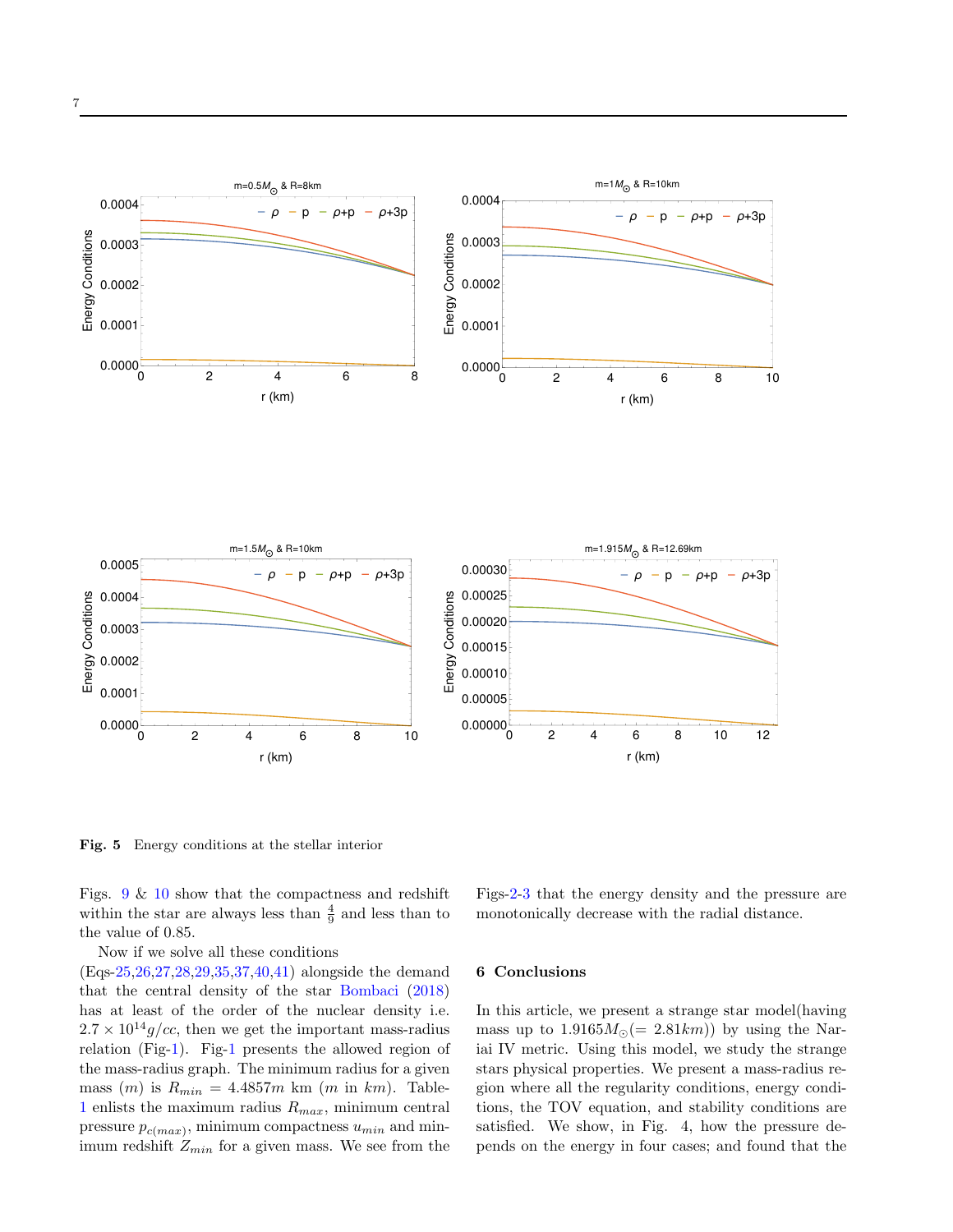



Fig. 6 Behaviors of gravitational and hydrostatic force at the stellar interior of the star

mathematical relation between them has a form like  $p = \alpha + \beta \rho + \gamma \rho^2$ . From the EOS graph (see Fig. 4), one can see that the slope of these plots is high, which indicates that our EOS is stiff. This kind of stiffness in EOS is found in  $SQM(1-3)$  EOS [Prakash et al.](#page-10-69) [\(1995\)](#page-10-69); [Lat](#page-10-44)[timer](#page-10-44) [\(2001\)](#page-10-44). The maximum mass  $(1.9165M_{\odot})$  found in our model is also very similar to the maximum mass (around  $2M_{\odot}$ ) found for SQM3 EOS (see Fig.2 of [Lat](#page-10-44)[timer](#page-10-44) [\(2001\)](#page-10-44)). That's why we are claiming that strange stars are made of, mainly, quarks with a little bit mixture of baryons. According to the Ref. [Chengjun Xia](#page-10-59) [\(2021\)](#page-10-59), we see that our model fulfil the causality limit (  $\frac{c_s}{c} < 1$  ). We see in the Ref. [Chakraborty](#page-10-34) [\(2017\)](#page-10-34) that for hybrid star ( which is made by quark matter and nuclear(baryonic) matter, considered as two different

fluids) square of sound speed is less than  $1/3$ . We also see in this Ref. [Alford](#page-10-68) [\(2013\)](#page-10-68) that the square of sound speed may be greater than  $1/3$  when the quark matter is strongly coupled. Therefore, we can argue that our strange star model is applicable for both cases: (i) strange star made by quark matter which is strongly coupled in which square of sound speed greater than 1/3 (ii) Also hybrid star made by quark matter and nuclear(baryonic) matter in which square of sound speed less than 1/3. According to our model, strange stars having a mass greater than  $1.9165M_{\odot}$  violates stability conditions. This upper limit of the mass of a strange star comes out as a consequence of imposing regularity conditions, stability conditions and taking the minimum central density of the value of nuclear density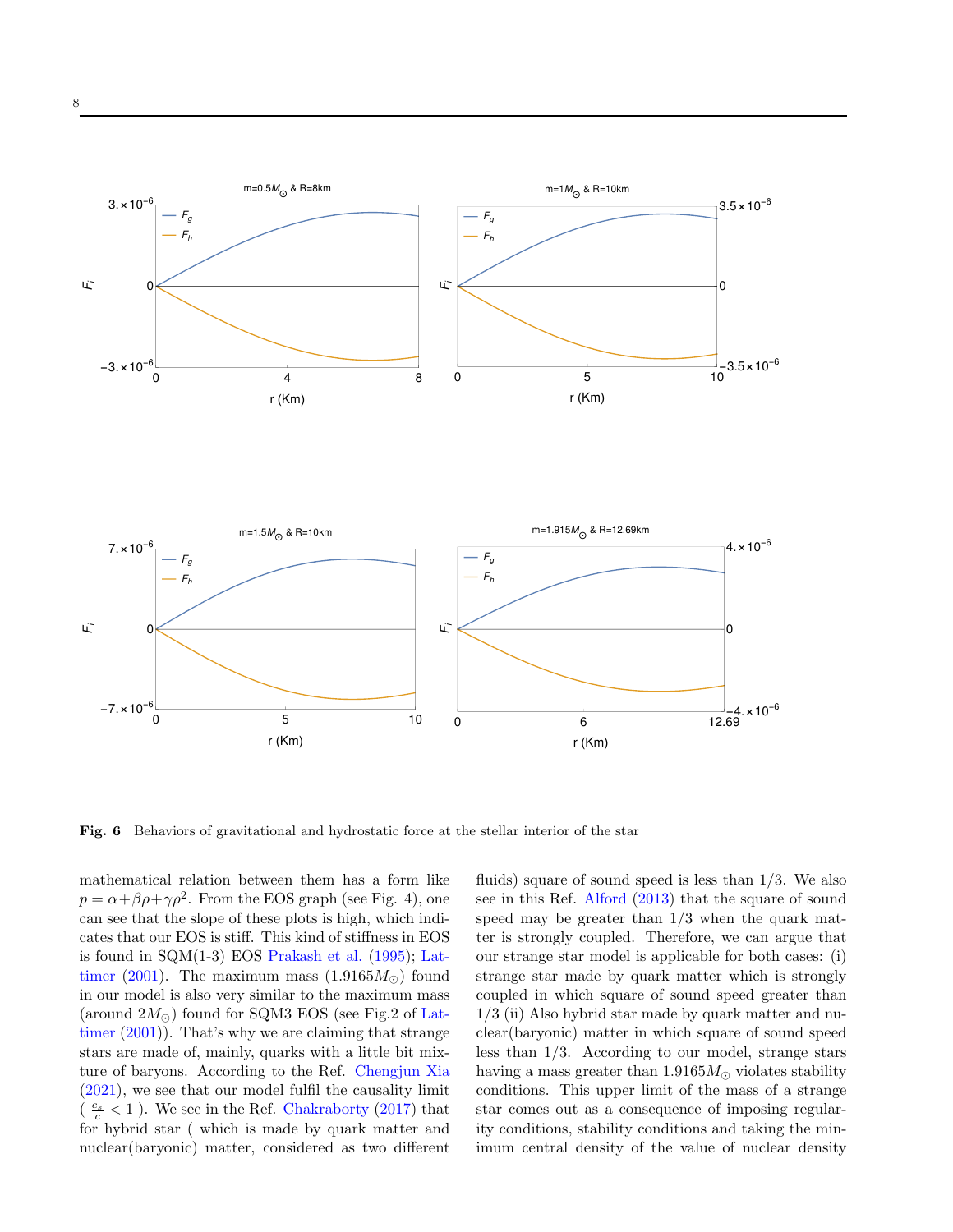| Mass $(M_{\odot})$ | Maximum Radius    | Minimum<br>Central              | Minimum<br>$Com-$    | Minimum Redshift |
|--------------------|-------------------|---------------------------------|----------------------|------------------|
|                    | $(R_{max}$ in km) | in<br>pressure<br>$(p_{c(min)}$ | pactness $(u_{min})$ | $(Z_{min})$      |
|                    |                   | $10^{-6}km^{-2}$                |                      |                  |
| $0.01\,$           | 2.78414           | 0.50505                         | 0.005304             | 0.005346         |
| $0.05\,$           | 4.70399           | 1.51260                         | 0.015695             | 0.016075         |
| 0.1                | 5.86247           | 2.45425                         | 0.025187             | 0.026181         |
| $\rm 0.2$          | 7.25713           | 4.03779                         | 0.040694             | 0.043359         |
| $\rm 0.3$          | 8.18254           | 5.45781                         | 0.054137             | 0.058972         |
| $0.4\,$            | 8.88272           | 6.80319                         | 0.066493             | 0.073957         |
| $0.5\,$            | 9.44583           | 8.11042                         | 0.078161             | 0.088709         |
| $0.7\,$            | 10.3150           | 10.6820                         | 0.100205             | 0.118320         |
| $0.8\,$            | 10.6616           | 11.9675                         | 0.110797             | 0.133436         |
| $0.9\,$            | 10.9653           | 13.2622                         | 0.121195             | 0.148886         |
| 1.                 | 11.2366           | 14.5567                         | 0.131409             | 0.164696         |
| $1.2\,$            | 11.6854           | 17.2502                         | 0.151634             | 0.198029         |
| $1.3\,$            | 11.8765           | 18.6274                         | 0.161627             | 0.215590         |
| 1.4                | 12.0482           | 20.0345                         | 0.171580             | 0.233871         |
| $1.5\,$            | 12.2027           | 21.4746                         | 0.181508             | 0.252957         |
| $1.6\,$            | 12.3417           | 22.9511                         | 0.191428             | 0.272937         |
| 1.7                | 12.4668           | 24.4672                         | 0.201352             | 0.293914         |
| $1.8\,$            | 12.5791           | 26.0261                         | 0.211292             | 0.315999         |
| 1.9                | 12.6799           | 27.6314                         | 0.221258             | 0.339318         |
| 1.91               | 12.6894           | 27.7946                         | 0.222256             | 0.341723         |
| 1.915              | 12.6941           | 27.8764                         | 0.222755             | 0.342930         |
| 1.916              | 12.6950           | 27.8927                         | 0.222855             | 0.343172         |
| 1.91675            | 12.6957           | 27.9050                         | 0.222930             | 0.343354         |

<span id="page-8-0"></span>Table 1 List of the maximum radius for a given mass of a strange star, and the corresponding minimum central pressure, minimum compactness and minimum redshift

<span id="page-8-1"></span>**Table 2** List of the maximum value of some parameters corresponding to minimum radii  $R_{min} = 4.4857m \text{ km (m in } km)$ 

| Maximum                        |                                | Central   Maximum Surface   Maximum Central   Maximum | $Com-$               | Maximum Redshift |
|--------------------------------|--------------------------------|-------------------------------------------------------|----------------------|------------------|
| Density<br>Energy              | Density  <br>Energy            | Pressure<br>$(p_{c(max)})$                            | pactness $(u_{max})$ | $Z_{max}$        |
| $(\rho_{c(max)})$ in $km^{-2}$ | $(\rho_{R(max)})$ in $km^{-2}$ | in $km^{-2}$                                          |                      |                  |
| 0.00160562<br>m <sup>2</sup>   | 0.0012333<br>m <sup>2</sup>    | 0.000223533<br>m <sup>2</sup>                         | 0.222841             | 0.343188         |

 $(2.7\times10^{14}g/cc)$  [Bombaci](#page-11-4) [\(2018\)](#page-11-4). For a given mass  $(m)$ , we get a range of radius by imposing the regularity conditions, energy conditions, the TOV equation, and stability conditions. The minimum radius for a given mass  $(m)$  of a strange star is  $R_{min} = 4.4857m \text{ km } (m \text{ in } km)$ , and the upper limit of the mass is enlisted in Table[-1.](#page-8-0) This maximum radius is the immediate result of imposing the fact that the central density is at least of the order of nuclear density. If we change the minimum central density from the order of the nuclear density, then the maximum radius for a given mass also deviates from the Table[-1.](#page-8-0) We see that as we increase the minimum central density (here, we take the minimum central density as  $2.7 \times 10^{14} g/cc$ ), the upper bound of radius for a given mass get squeezed. However, the

minimum radius of that strange star does not depend on the minimum central density at all. It is determined by the fact that causality condition must be obeyed. We substitute the value of  $R_{min}$  in eqn.[-25](#page-3-0) & [26](#page-3-1) to get the maximum value of the central energy density and the central pressure, and we get the value of maximum surface energy density, surface compactness and surface redshift by substituting the value of  $R_{min}$  in eqn.[-11](#page-2-6)[,38](#page-5-4)  $&$  [39](#page-5-5) respectively which is depicted in Table[-2.](#page-8-1) Here we see interesting results. The maximum central energy density and pressure and the maximum surface energy density are inversely proportional to the square of the mass of a strange star corresponding to the minimum radius. But the maximum compactness and the maximum redshift is independent of the mass of the strange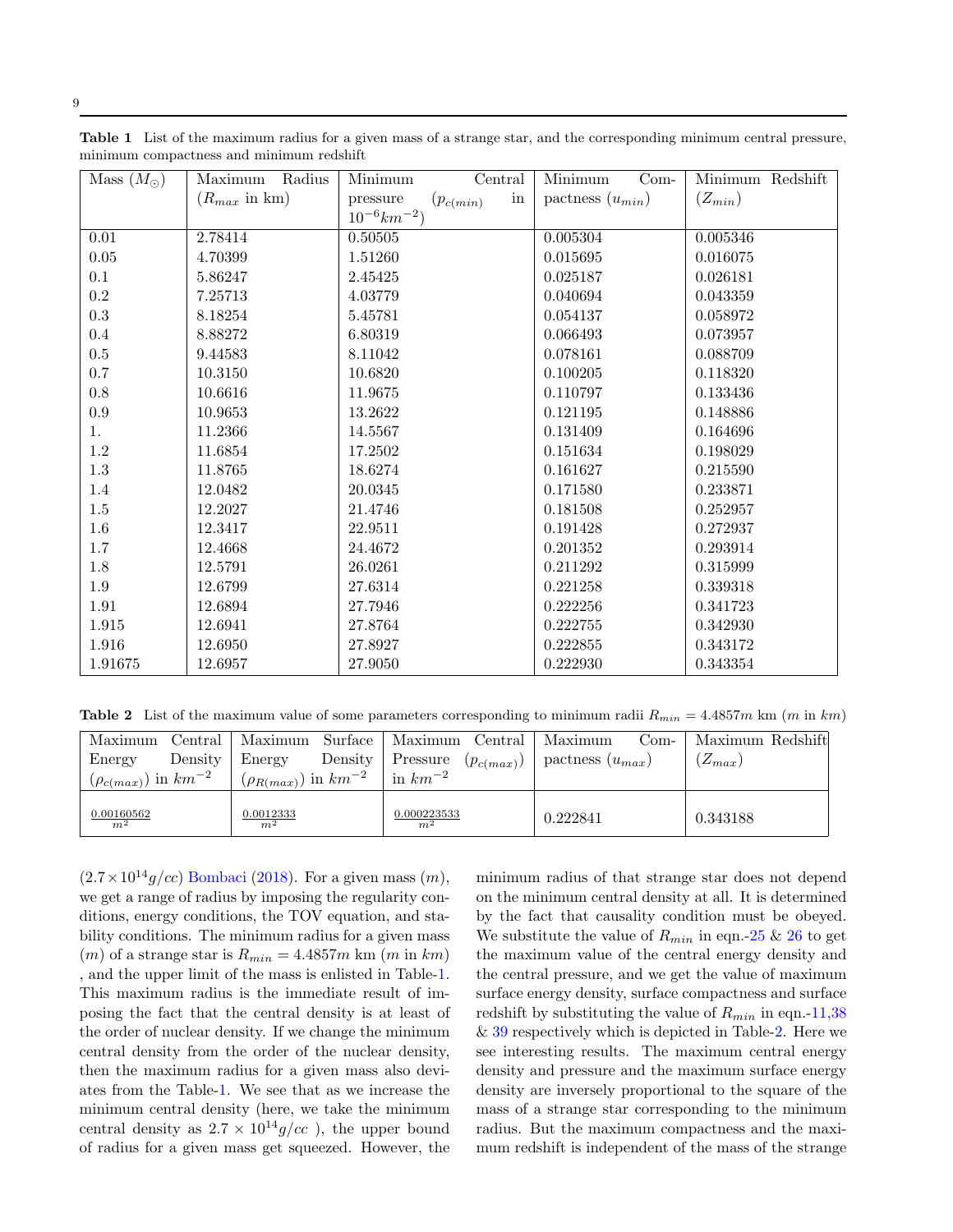

<span id="page-9-0"></span>Fig. 7 Variation of the sound speed at the stellar interior.



<span id="page-9-1"></span>Fig. 8 Variation of the adiabatic index at the stellar interior.



<span id="page-9-2"></span>Fig. 9 Variation of the compactness  $u$  against radial parameter r.

star. For a given mass, we get a range of the central energy density as well as a range of the radius of the star from our model. Therefore, given the mass, one can get the radius by fixing the central density or vice versa. As we approach the maximum mass, the range



<span id="page-9-3"></span>Fig. 10 Variation of the redshift  $Z_s$  against radial parameter r of the star

of radius for a given mass gets shrink down. For greater than one solar mass, this range of radius is very narrow, which is useful to predict the radius of a strange star from an only input parameter that is the mass of the strange star. Therefore, we think that this model can be very beneficial to predict the radius for a strange star of mass greater than one solar mass.

### Acknowledgments

MM is thankful to CSIR (Grand No.-09/1157(0007)/ 2019-EMR-I) for providing financial support. SM and MK is grateful to the Inter-University Centre for Astronomy and Astrophysics (IU-CAA), Pune, India for providing Associateship programme under which a part of this work was carried out.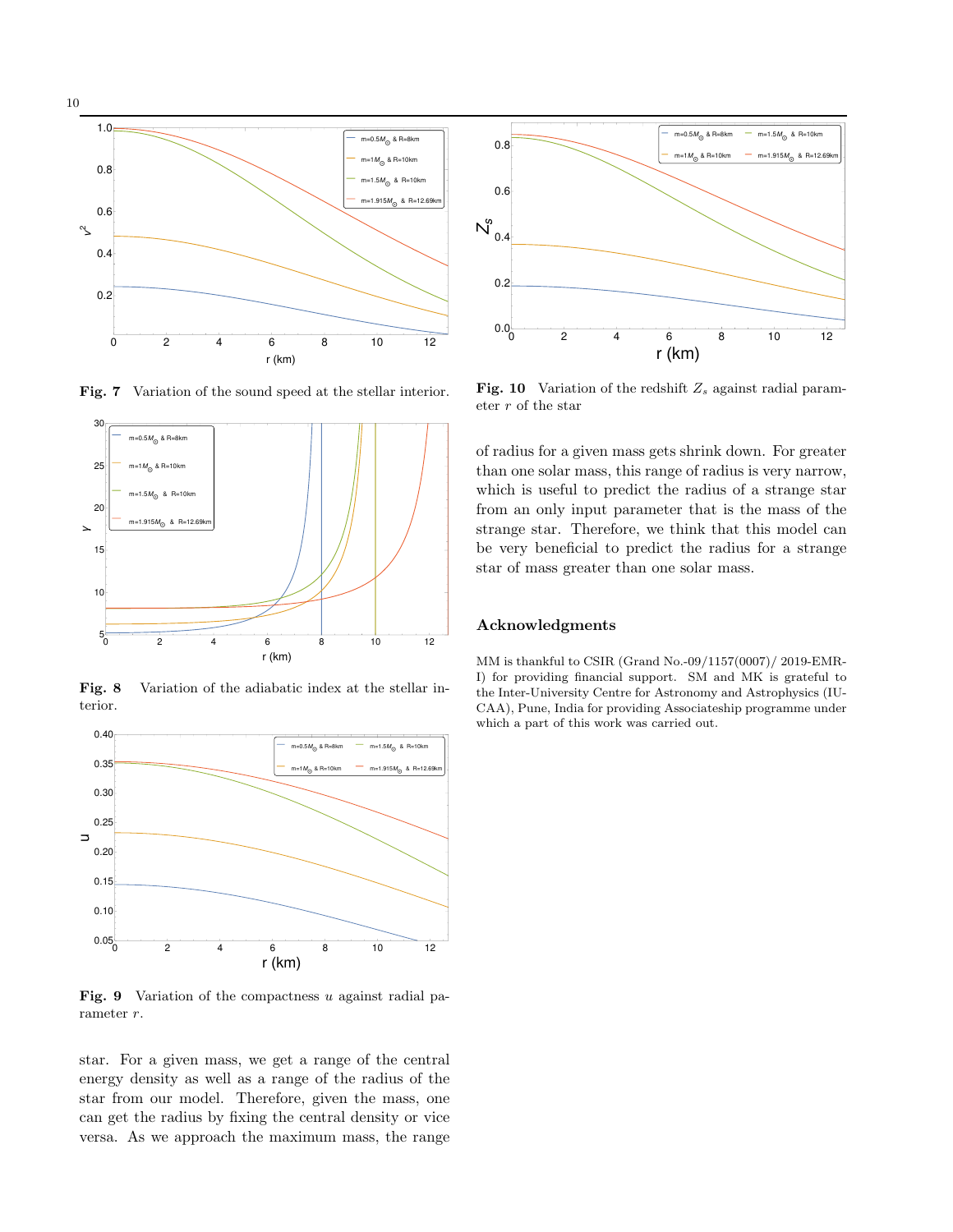### References

- <span id="page-10-0"></span>R.X. Xu, Science & Technology Review (in press) (in Chinese) (2001)
- <span id="page-10-1"></span>C. Alcock et al., Astrophys. J. 310, 261 (1986)
- <span id="page-10-2"></span>I. Bombaci, Phys. Rev. C 55, 1587 (1997)
- <span id="page-10-3"></span>X.D. Li, I. Bombaci, M. Dey, J. Dey, E.P.J. van den Heuvel, Phys. Rev. Lett. 83, 3776 (1999)
- <span id="page-10-4"></span>R.X. Xu, Mon. Not. R. Astron. Soc. 356(1), 359 (2005)
- <span id="page-10-5"></span>K. Schwarzschild, Sitzer. Preuss. Akad. Wiss. 189, 424 (1916)
- <span id="page-10-6"></span>J.R. Oppenheimer, G.M. Volkoff, Phys. Rev. 55, 374 (1939)
- <span id="page-10-7"></span>R.C. Tolman, Phys. Rev. 55, 364 (1939)
- <span id="page-10-8"></span>S.R. Heap, M.F. Corcoran, ApJ 387, 340 (1992)
- <span id="page-10-9"></span>J.M. Lattimer, M. Prakash, Phys. Rev. Lett. 94, 111101 (2005)
- <span id="page-10-10"></span>D. Stickland, C. Lloyd, A. Radzuin-Woodham, MNRAS 286, L21 (1997)
- <span id="page-10-11"></span>J.A. Orosz, E. Kuulkers, MNRAS 305, 132 (1999)
- <span id="page-10-12"></span>J.H. Van Kerkwijk, J. van Paradijis, E.J. Zuiderwijk, A&A 303, 497 (1995)
- <span id="page-10-13"></span>F. Rahaman et al., Gen. Relativ. Gravit. 44, 107 (2012)
- <span id="page-10-14"></span>F. Rahaman et al., Eur. Phys. J. C 72, 2071 (2012)
- <span id="page-10-15"></span>F. Rahaman, K. Chakraborty, P.K.F. Kuhfittig, G.C. Shit, M. Rahman, Eur. Phys. J. C 74 3126 (2014)
- <span id="page-10-17"></span>M. Kalam et al., Eur. Phys. J. C 72, 2248 (2012)
- <span id="page-10-18"></span>M. Kalam et al., Eur. Phys. J. C 73, 2409 (2013)
- <span id="page-10-16"></span>Sk.M. Hossein et al., Int. J. Mod. Phys. D 21, 1250088 (2012)
- <span id="page-10-19"></span>M. Kalam et al., Astrophys. Space Sci. 349, 865 (2014)
- <span id="page-10-20"></span>M. Kalam et al., Mod. Phys. Lett. A 31, 1650219 (2016)
- <span id="page-10-21"></span>M. Kalam et al., Mod. Phys. Lett. A 32, 1750012 (2017)
- <span id="page-10-22"></span>M. Kalam et al., Res. Astron. Astrophys. 18 , no.3,025 (2018)
- <span id="page-10-23"></span>S.K. Maurya, Y.K. Gupta, Baiju Dayanandan, Saibal Ray, Eur. Phys. J. C 76, 266 (2016)
- <span id="page-10-24"></span>B. Dayanandan, S.K. Maurya, Y.K. Gupta, T.T. Smitha, Astrophys Space Sci. 361, 160 (2016)
- <span id="page-10-25"></span>S.D. Maharaja, J.M. Sunzub, S. Ray, Eur. Phys. J. Plus 129, 3 (2014)
- <span id="page-10-26"></span>S. Ngubelanga, S.D. Maharaj, S. Ray, Astrophys. Space Sci. 357, 74 (2015)
- <span id="page-10-27"></span>B.C. Paul, P.K. Chattopadhyay, S. Karmakar, Astrophys. Space Sci. 356, 327 (2015)
- <span id="page-10-28"></span>N. Pant, N. Pradhan, M.H. Murad, Int. J. Theor. Phys. 53, 11 (2014)
- <span id="page-10-29"></span>P. Bhar, K. Newton Singh, N. Sarkar, F. Rahaman, Eur. Phys. J. C 77, 9 (2017)
- <span id="page-10-30"></span>F. Lobo, Class. Quantum. Grav. 23, 1525 (2006)
- <span id="page-10-31"></span>K. Bronnikov, J.C. Fabris, Phys. Rev. Lett. 96, 251101 (2006)
- <span id="page-10-32"></span>E. Egeland, Compact Star, Trondheim, Norway (2007)
- <span id="page-10-33"></span>I. Dymnikova, Class. Quantum. Gravit. 19, 725 (2002)
- <span id="page-10-34"></span>K. Chakraborty, F. Rahaman, A. Mallick, Modern Physics Letters A Vol. 32 10, 1750055 (2017)
- <span id="page-10-35"></span>K.N. Singh, S.K. Maurya, A. Dutta, F. Rahaman, S. Aktar, Eur.Phys.J.C 81 10, 909 (2021)
- <span id="page-10-36"></span>R. Sharma, A. Ghosh, S. Bhattacharya, S. Das, Eur.Phys. J. C 81 6, 527 (2021)
- <span id="page-10-38"></span><span id="page-10-37"></span>B.C. Paul, S. Dey, Astrophys. Space Sci. 363 11, 220 (2018)
- K.B. Goswami, A. Saha, P.K. Chattopadhyay, Astrophys. Space Sci. 365 8, 141 (2020)
- <span id="page-10-39"></span>S. Biswas, D. Shee, B.K. Guha, S. Ray, Eur. Phys. J. C 80 2, 175 (2020)
- <span id="page-10-40"></span>A. Aziz, S. Ray, F. Rahaman, M. Khlopov, B.K. Guha, International Journal of Modern Physics D 28, No. 13, 1941006 (2019)
- <span id="page-10-41"></span>S.R. Chowdhury, D. Deb, S. Ray, F. Rahaman, B. K. Guha, Eur. Phys. J. C 79 547 (2019)
- <span id="page-10-42"></span>D. Deb, S.R. Chowdhury, S. Ray, F. Rahaman, B.K. Guha, 387, Pages 239-252 (2017)
- <span id="page-10-43"></span>M.K. Jasim, S.K. Maurya, S. Ray, D. Shee, D. Deb, F. Rahaman, Results in Physics 20, 103648 (2021)
- <span id="page-10-44"></span>J.M. Lattimer and M. Prakash, ApJ 550, 426 (2001)
- J.M. Lattimer, M. Prakash, Physical Review Letters 94, 111101 (2005)
- <span id="page-10-45"></span>J.M. Lattimer: Neutron stars, Lectures delivered at the 33rd SLAC Summer Institute on Particle Physics (SSI 2005), 25 July - 5 August 2005a
- <span id="page-10-46"></span>Ch.C. Moustakidis, General Relativity and Gravitation 49 68 (2017)
- <span id="page-10-47"></span>A.A. Shaikh et al., International Journal of Geometric Methods in Modern Physics 17, 3 (2020)
- <span id="page-10-48"></span>C. Batista, Gen Relativ Gravit 48, 160 (2016)
- <span id="page-10-49"></span>M. Fennen, D. Giulini, Class. Quantum Grav. 32, 045008 (2015)
- <span id="page-10-50"></span>N.
- <span id="page-10-51"></span>H. Nariai, Sci. Rep. Tohoku Univ. Ser. 1 34 no. 3 (1950) 160
- <span id="page-10-52"></span>H. Nariai, Sci. Rep. Tohoku Univ. Ser. 1 35 (1951) 62
- <span id="page-10-53"></span>J. Hajj Boutros, J. Math. Phys. 27, 1363 (1986)
- <span id="page-10-54"></span>M.S.R. Delgaty, K. Lake, Comp. Phys. Commun. 115, 395 (1998)
- <span id="page-10-55"></span>N. Pant et al., Astrophys. Space Sci. 330, 353 (2010)
- N. Pant, P. Fuloria and B. C. Tewari, Astrophys Space Sci 340, 407 (2012)
- <span id="page-10-56"></span>N. Pant, S.K. Maurya, Applied Mathematics and Computation 218, 8260 (2012a)
- <span id="page-10-57"></span>L. Herrera, Phys. Lett. A 165, 206 (1992)
- <span id="page-10-58"></span>H. Abreu, H. Hernandez, L.A. Nunez, Class. Quantum. Grav. 24, 4631 (2007)
- <span id="page-10-69"></span>Prakash, M., Cooke, J. R., & Lattimer, J. M., Phys. Rev., D 52, 661 (1995)
- <span id="page-10-59"></span>Chengjun Xia et al, Chin.Phys.C 45, No. 5, 055104 (2021)
- <span id="page-10-60"></span>Y.L. Ma, M. Rho, PHYSICAL REVIEW D 100, 114003 (2019)
- <span id="page-10-61"></span>P. Bedaque, Andrew W. Steiner, Physical Review Letters 114, 031103 (2015)
- <span id="page-10-62"></span>A. Cherman, T. D. Cohen, A. Nellore, Phys. Rev. D 80, 066003 (2009)
- <span id="page-10-63"></span>P. M. Hohler, M. A. Stephanov, Phys. Rev. D 80, 066002 (2009)
- <span id="page-10-64"></span>P. Benincasa, A. Buchel, Phys. Lett. B 640, 108 (2006)
- <span id="page-10-65"></span>D. Mateos, R. C. Myers, R. M. Thomson, J. High Energy Phys. 05, 067 (2007)
- <span id="page-10-66"></span>P. Benincasa, A. Buchel, A.O. Starinets, Nucl. Phys. B733, 160 (2006a)
- <span id="page-10-67"></span>S. Borsanyi, G. Endrodi, Z. Fodor, A. Jakovac, S.D. Katz, S. Krieg, C. Ratti, K. K. Szabó, J. High Energy Phys. 11 077 (2010)
- <span id="page-10-68"></span>M. G. Alford, S. Han, M. Prakash, Phys. Rev. D 88, 083013 (2013)